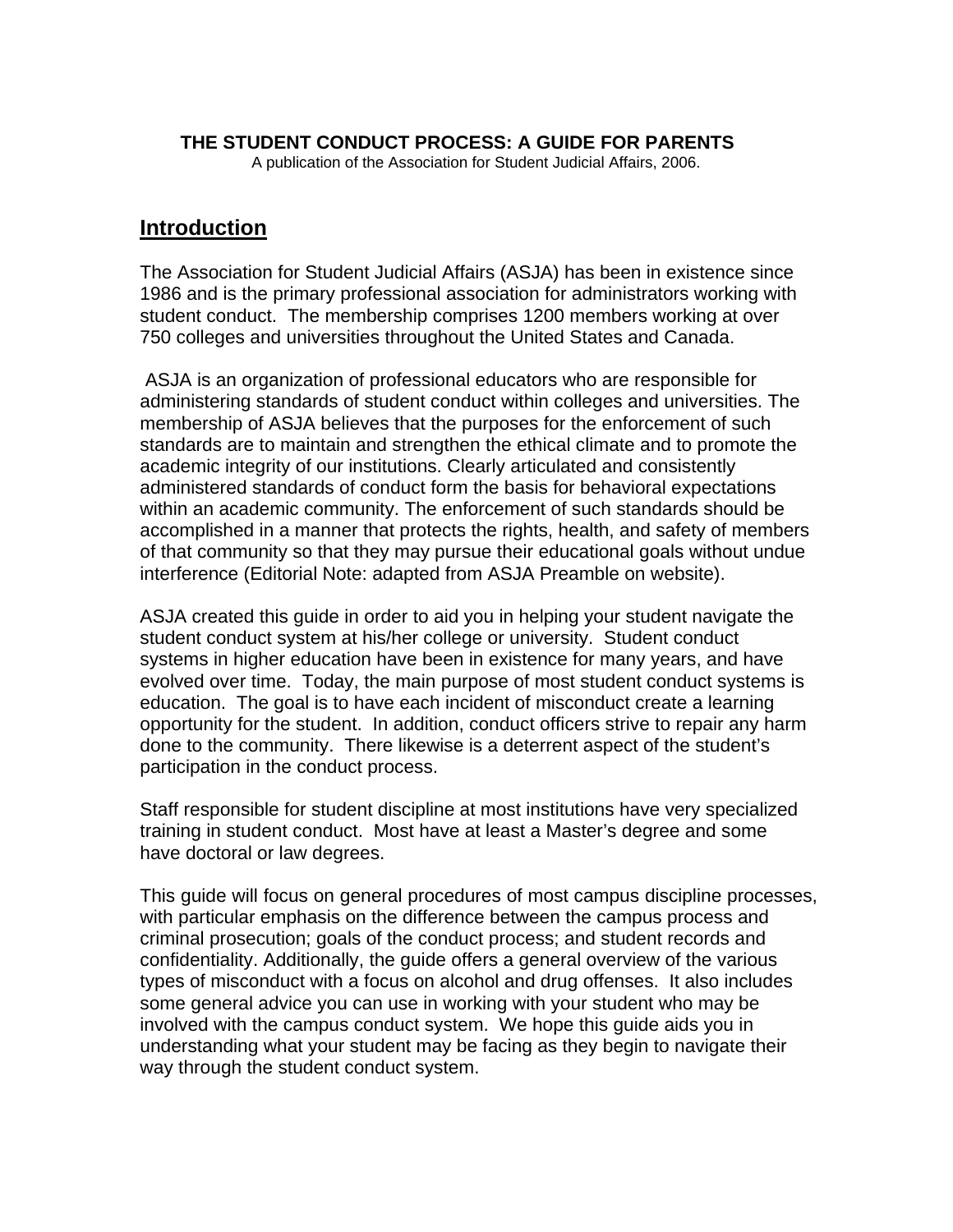Before delving into the content of this guide, it is important to understand its limitations. First, as stated above, institutional student conduct processes are as unique as the institutions' themselves. Please contact the student conduct officer on your campus to obtain a copy of the student conduct code. This guide is an attempt to discuss some of the most common practices at institutions across the country.

Another limitation of this publication is that public institutions have very different guidelines that they need to follow than private institutions do. Generally, private institutions have greater flexibility in their hearing standards, consequences for misconduct, and what types of conduct they can regulate. We therefore strongly encourage you to check your institution's own conduct code to find out what types of procedures are used.

Finally, the terminology used at various institutions is very interchangeable. For example, some campuses will call this process the student judicial process; others will call it the student conduct process. Additionally, the administrative unit that handles student conduct matters varies from institution to institution. In fact, the uniqueness begins with what the office that addresses student conduct is called and where it is situated. In general, these offices are called: the Office of Student Conduct, the Office of Student Judicial Affairs, the Office of Student Discipline, the Office of Student Development, or the Office of Citizenship and Community Standards. Many offices are located within the Dean of Students Office, the Office of Residence Life, the Division of Student Affairs, or the Office of Student Life.

This guide serves as a basic introduction to the student conduct system and as a springboard for investigating the procedures specific to your institution. With your support and understanding, you can help your student navigate the student conduct process and encourage the growth, development and accountability that we all want from our students.

## **General Overview of Student Conduct Procedures**

Universities began addressing student misconduct as far back as 1822 when a group of University of Virginia students rioted on the UVA Lawn. In response to this incident Thomas Jefferson wrote:

"The article of discipline is the most difficult in American education. Premature ideas of independence, too little repressed by parents, beget a spirit of insubordination, which is the greatest obstacle to science with us, and a principal cause of its decay since the revolution. I look to it with dismay in our institution, as a breaker ahead, which I am far from being confident we shall be able to weather."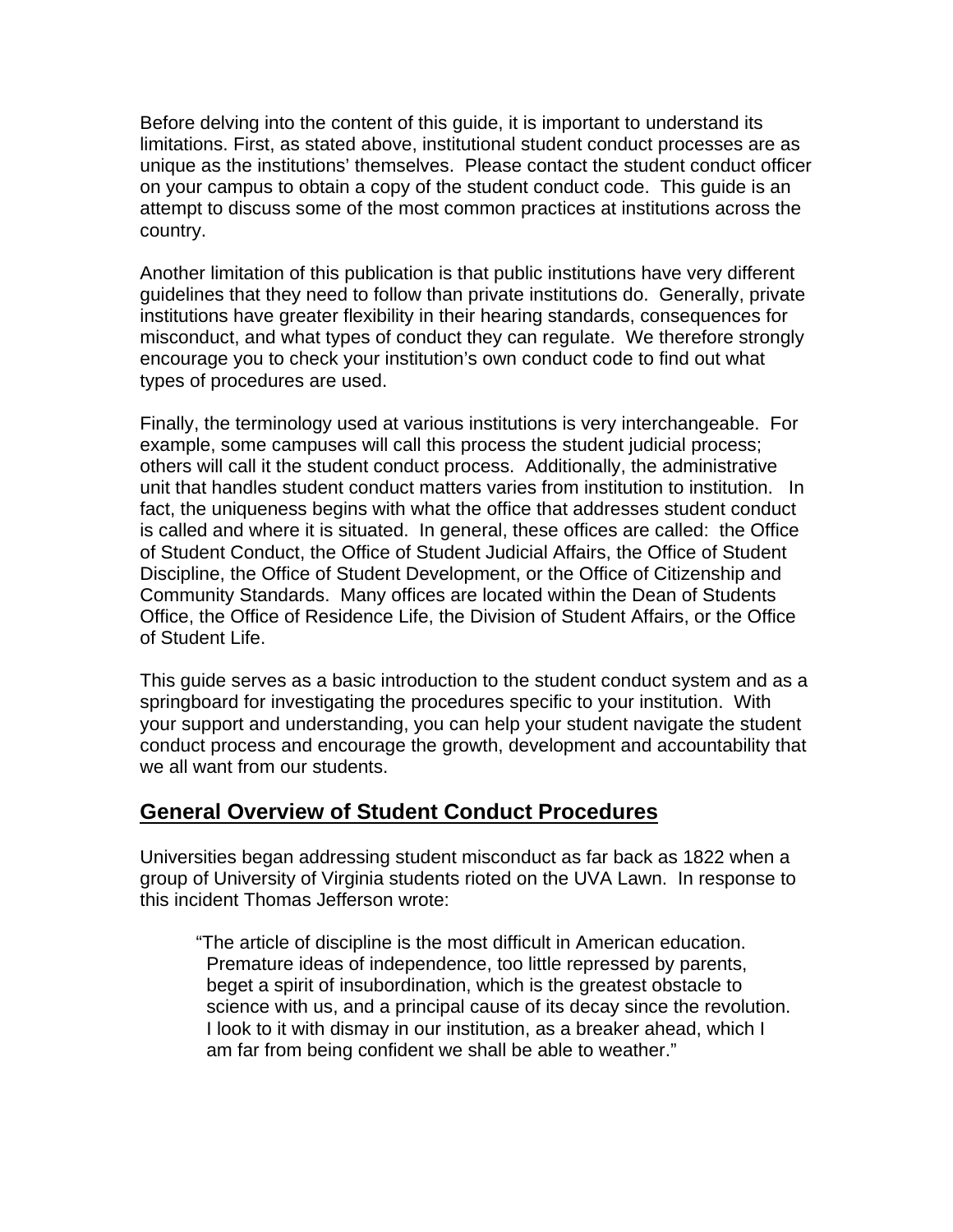Student discipline is not therefore a recent invention of contemporary higher education. Discipline as used by Jefferson has however undergone an evolution of sorts over the years. Modern disciplinary practices trace their routes to the 1961 case of *Dixon v Alabama State Board of Education.* In *Dixon*, the students argued that their meeting with the administrator did not meet the standards for due process. As a result of this meeting, the students were expelled from the institution. The Court ruled that students should be given at least notice of the charges and an opportunity to be heard. The court also said that a full criminal hearing is not required.

Over the years, *Dixon* has been tested from time to time. The basic decision still prevails. In a more recent case, *Flaim v Medical College of Ohio*. Flaim was expelled from the medical college for a felony drug conviction. In *Flaim*, the court returned once again to the due process standards set forth by *Dixon.* That is, the more serious the repercussions, the more procedure that is due. However, in both cases, the courts have consistently stated that even where a student is facing expulsion from the institution, the process that is due need not be as elaborate as the process that would be due in a criminal hearing. Thus, students facing disciplinary action from their institution generally are not entitled to have an attorney represent them, to cross-examine witnesses or have an appeal unless the institution's conduct code allows for these procedures.

These two cases illustrate why there is so much difference from institution to institution. Because the institutions in *Dixon* and *Flaim* were both public institutions, the entity taking action was the state and therefore the constitution is implicated more strongly because the 14<sup>th</sup> Amendment of the United States Constitution applies to the states:

"No State shall make or enforce any law which shall abridge the privileges or immunities of citizens of the United States; nor shall any State deprive any person of life, liberty, or property, without due process of law; nor deny to any person within its jurisdiction the equal protection of the laws."

However, private colleges and universities are not required to provide the same due process rights because the institutions are not agencies of the government; but are more akin to private corporations. Private institutions, therefore, have much more latitude in determining their conduct procedures than those in the public sector.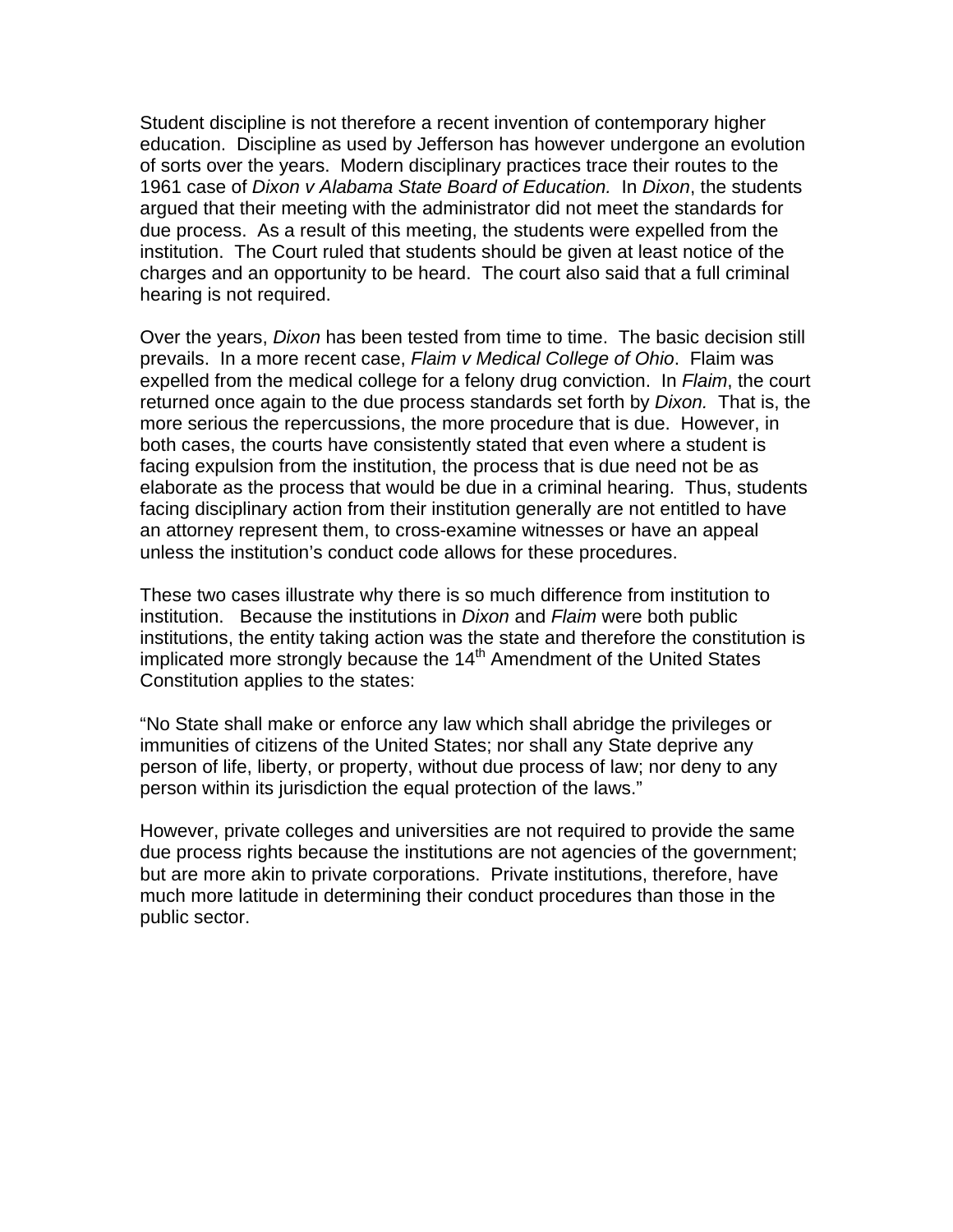## **Frequently asked questions**

#### **How is a conduct complaint filed?**

Typically anyone can file a report. Most campuses receive reports from the municipal police department, the campus police department, residence life staff, faculty and other university staff, and students. To file a conduct complaint, your student should contact the office that oversees the campus conduct process to obtain a copy of the institution's disciplinary procedure.

If your student chooses to file a complaint (which is also referred to as an incident report), his/her role becomes one of witness in the case; however, the student may also be required to assume the role of complainant. The submitter of the complaint is usually asked to participate in the adjudication of the case to explain what he/she saw or heard and to answer questions about the incident.

Please note that filing a complaint with the conduct office does **not** constitute filing a criminal charge. The conduct office can assist students in contacting the local police department if they wish to file a police report.

#### **If my student is a victim in a conduct case, what support do they receive?**

Again this depends on the institution. Colleges and universities are first and foremost concerned about your student's safety. Many institutions have a victim advocate office that can assist students with safety planning as well as inform them of the various options for resolving their complaint. If a hearing is scheduled, the advocate may be permitted to attend with your student.

#### **How is somebody found responsible of a violation within the conduct process?**

On many campuses, in less severe cases, the decision can be made by a member of the conduct program staff, a residence life staff person, or a peer hearing board such as the Student Judicial Board or a Greek Council in the fraternity/sorority system. This is often described as an administrative review. Any cases that are deemed more serious may go to a formal hearing. This usually involves some kind of hearing board made up of faculty, staff and students. Procedures vary from campus to campus as to how these issues are resolved.

Generally, due process provides that a student accused of violating the conduct code will be given written notice of the charges, time to examine the evidence and formulate a response, and an opportunity to explain his/her version of events to an unbiased decision-maker. This decision-maker, whether an administrator or board, will weigh the evidence and the oral arguments on both sides and decide if the student is responsible for violating the conduct code; and if so, will determine the appropriate sanction. The outcome of the adjudication of the complaint will be communicated to the student in writing.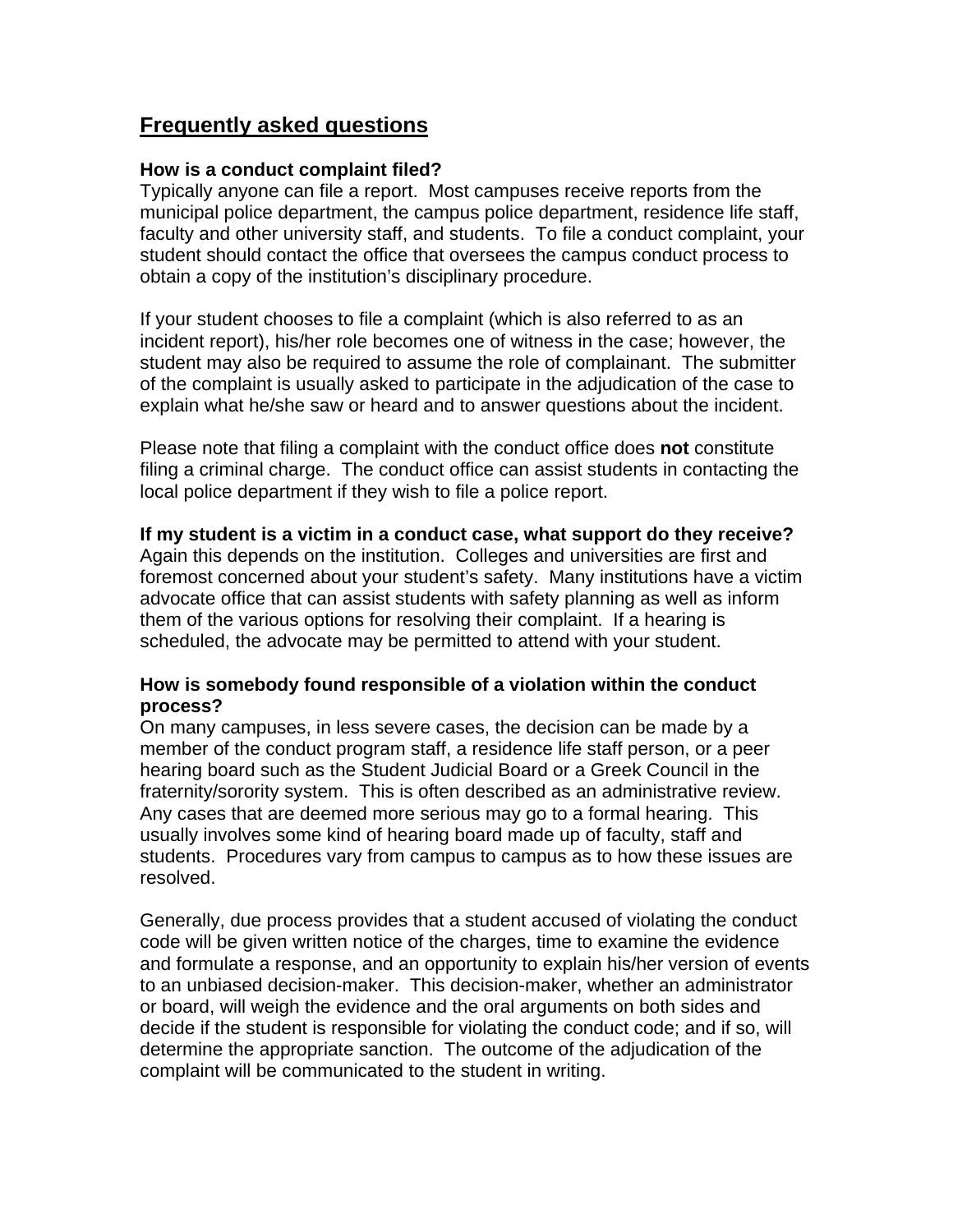Sanctions can be punitive or educational in nature. Examples of sanctions include:

- Warnings or reprimands
- Probationary status
- Suspension
- Expulsion
- Loss of Privileges
- Research papers
- Community Service
- Letters of Apology
- Reflection Papers
- Educational Seminars
- Psychological Assessments
- Removal from the residence halls

#### **How is the campus process different from a criminal charge?**

There are several differences between the systems. First and foremost, rules governing the handling of student conduct matters at institutions of higher education are different from criminal statutes. Criminal prosecutions take place only when violations of law are alleged. On campuses, there are many types of violations that may not be violations of the law, but violate institutional community standards, such as academic dishonesty.

There are other types of violations that mirror criminal statutes such as underage drinking. There are still others that may use similar terminology but are defined differently. Sexual assault and rape are good examples of these.

A second major difference between the campus process and the criminal process is the standard of proof. On most campuses, there must be a preponderance of the evidence, enough evidence to tip the scales (i.e. 51% or "more likely than not"), before a student is found responsible for violating the student conduct code. This is the same standard used in most civil cases. Some institutions use the clear and convincing standard that is around 75% - 80%. In contrast, the standard in a criminal case is beyond a reasonable doubt, which is a 97%. Standards of proof in student conduct processes can vary somewhat from campus to campus.

Another difference is that the campus process is usually confidential whereas a criminal prosecution creates public records. For more on the limitations on disclosure of student records see the section below on the Family Educational Rights and Privacy Act (FERPA). Many states have laws defining public information and regulating its use.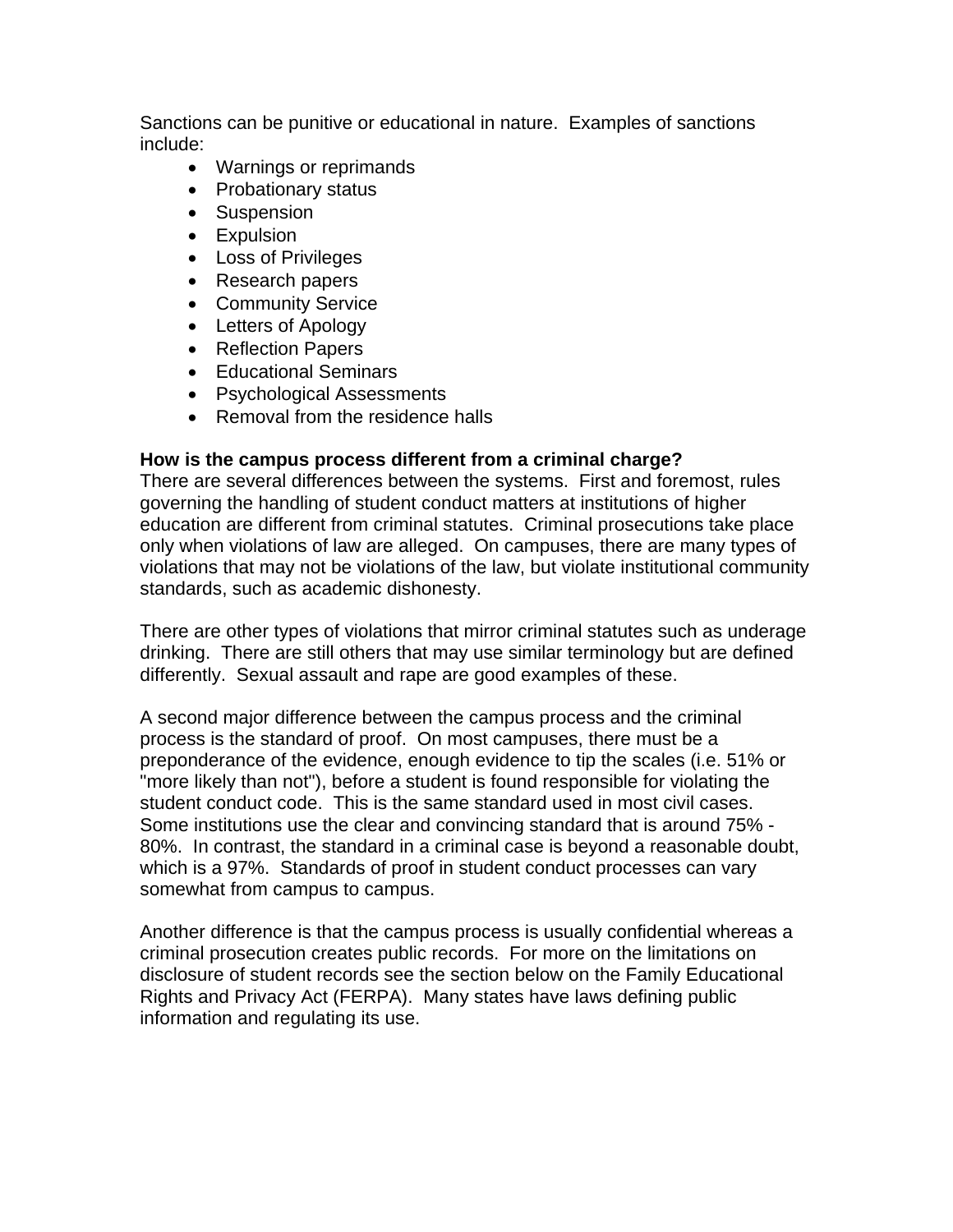In addition, a campus's jurisdiction is more limited than the courts. Most institutions of higher education require some connection to the campus in order to address a violation of the code. The connection can be as minimal as the conduct brought negative publicity to the institution or as significant as requiring proof that the conduct had an effect on another student. Still others only address conduct that occurs on campus property.

Yet another difference is that the process on many campuses is an administrative hearing and not a trial, and as such not adversarial in nature. Therefore, the institution's process may not have the same procedures as a criminal trial. On many campuses, students must speak for themselves. They are not permitted to have an attorney, or anyone else, speak on their behalf. This is mainly to preserve the educational nature of university disciplinary hearings. It is important for students to represent themselves and to explain their conduct to others.

Finally, as the student conduct process is considered an educational tool, the sanctions imposed tend to focus on repairing harm to the community, to victims, and to the institution as a whole. They also take into account what the accused student needs to learn from the situation. The process focuses on helping the student understand why his/her behaviors violated community standards and how the person can avoid making the same mistake again. It is also focused on helping the student see how the instances of misconduct affect others. These are generally not addressed in the criminal process. However, where weapons or violence are involved, students may be facing separation from the institution. In these instances, the campus's primary concern is maintaining a safe environment and an educational response would not be appropriate.

**Does being convicted of a campus violation give you a criminal record?**

A college or university's student conduct process does NOT lead to anyone being "convicted of a crime." It is a process to determine if a student is to be found responsible for violating the Student Conduct Code and other campus regulations. It can only result in a student discipline record that is maintained for a finite time (however, some public institutions are required by state law to hold disciplinary records in perpetuity). Also, no criminal record is automatically generated.

#### **Can criminal charges be filed at the same time as a campus complaint?**

Yes: the criminal justice system and the student conduct process are completely independent. Student victims are encouraged to discuss their situation with a police officer to help decide whether or not to file a criminal charge as well. In most cases, it is up to the victim to decide if he or she wishes to file a criminal charge. This is not something a college or university, or any other third party, can do on the victim's behalf.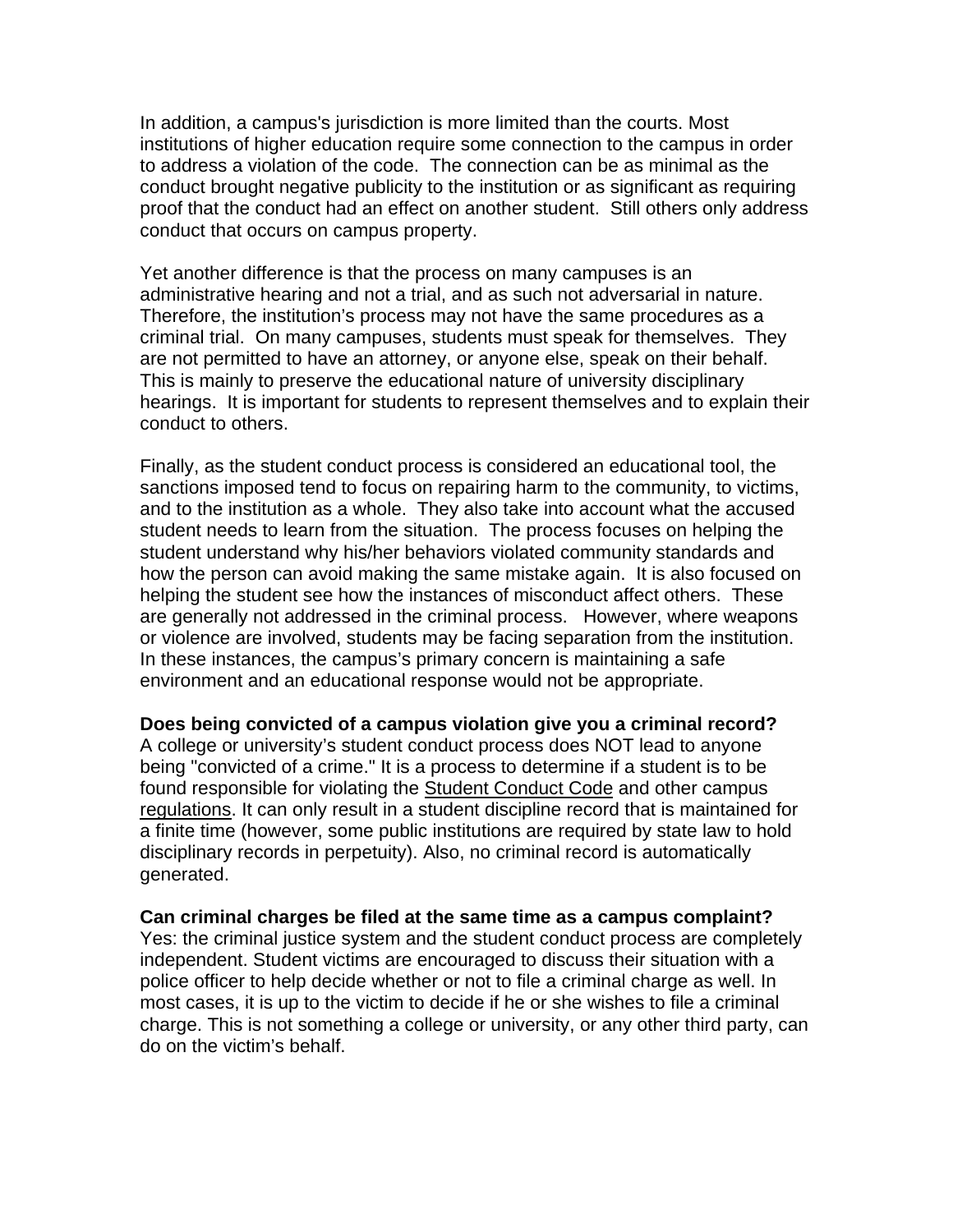#### **Why is this not considered double jeopardy?**

As stated above the goals of the two systems are not the same. The term *double jeopardy* is generally understood to mean that a person cannot be tried for the same crime twice. The institution is not charging an accused student with a crime, or violation of law. Instead, the student is being accused of violating a code of student conduct with the domain of the campus. Therefore, being found guilty simultaneously of a crime in the court system and in violation of a college or university's student conduct code does not constitute double jeopardy. The two domains are separate.

### **What are the appeal rights in our system?**

This varies greatly depending on the institution. Some campuses only provide appeals in more serious cases. Others allow it in any kind of hearing. Appeals are generally limited to specific conditions. Generally, some reasons of granting an appeal include:

- Procedural error;
- New evidence not available during the original hearing;
- The conclusion reached was not supported by the information provided in the hearing; or
- The sanction imposed is unduly severe compared to the nature of the violation.

In most student conduct processes, a student is not granted an appeal automatically if he or she objects to the outcome of a case – one or more of the above conditions must be substantiated.

#### **Is the case reheard in an appeal?**

In making their decision, an appeal body usually limits its review to the record of the case including written statements submitted by the complainant and the accused student. The appeal body will determine if there were serious errors made in the case, if significant new evidence has been revealed, or if the sanctions are appropriate given the nature of the violation. If any of these conditions are proven, the appeal body may alter the decision or, if permitted, modify the sanctions. At some institutions, when appeals are approved cases are reheard in their entirety.

#### **How long does it take to resolve a case?**

Cases that are handled informally are often resolved within a couple of weeks. When a formal hearing is required, the process takes longer. All parties have the right to develop their respective arguments. It can take  $4 - 6$  weeks time to arrange for a day when all the parties and the hearing panel are available.

Once a decision is made, the student then has a finite amount of time to file a notice of appeal. Getting materials prepared and the appeal body scheduled to meet typically takes about a month. (As noted above, only the right to appeal is guaranteed. Once an appeal is filed, the review body must determine if the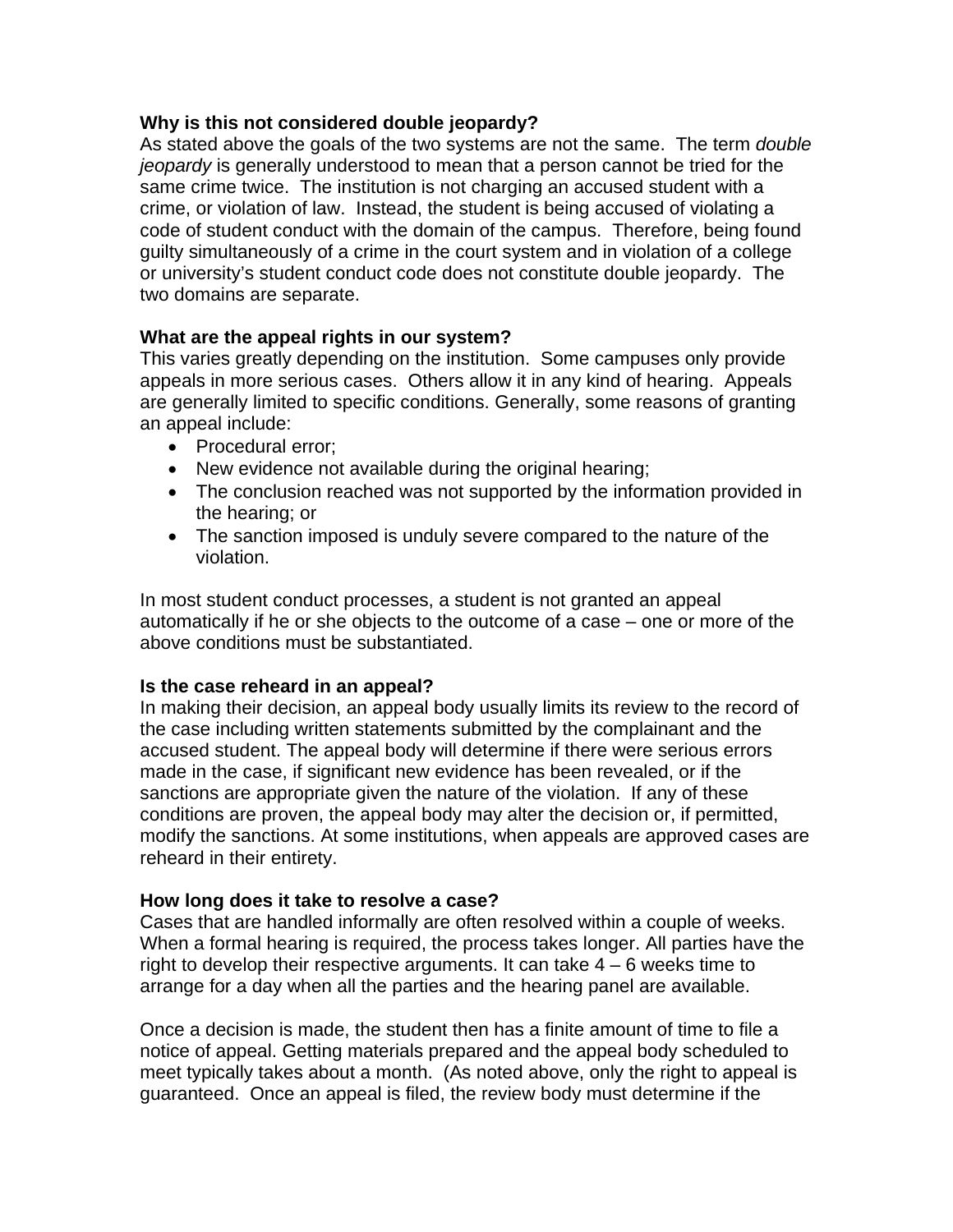appeal is granted based on guidelines outlined in the institution's code of student conduct.)

### **What are the long-term affects of being found responsible for violating the student conduct code?**

This really depends on the institution and its record keeping policies, the type of violation and the sanction, and any applicable state law. Generally, minor violations will really have no long-term impact. A more serious violation and sanction can have significant long-term impacts on your student. Graduate schools and some jobs typically look for a pattern of inappropriate behavior. One or two violations, if minor, probably won't have a significant impact. It is generally acknowledged by most colleges and universities that testing limits and making mistakes are part of the "college experience." However, if students aren't able to show how they learned from those incidents and changed their behavior over time, this will more likely impact their being hired or being accepted to graduate or professional school.

# **Family Educational Rights and Privacy Act (FERPA)**

### **Do Colleges and Universities have any written policy about information from student records that can be shared with parents?**

Yes, institutions of higher education are subject to a federal law called Family Educational Rights and Privacy Act (also called "FERPA" or the "Buckley Amendment"). FERPA sets privacy standards for student educational records and requires colleges and universities to publish compliance statements, including all related institutional policies.

## **Where can I find out more information about FERPA?**

FERPA is enforced by the U.S. Department of Education. The Department maintains a FERPA website (with links to FERPA regulations): **http://www.ed.gov/offices/OM/fpco/ferpalist.html**  You can also review your institution's student handbook.

## **What records does FERPA cover?**

The privacy protection FERPA gives to students is very broad. With limited exceptions discussed below, part 99.3 of the FERPA regulations gives privacy to all students 'educational records.' Education records are defined as "those records that are directly related to a student and are maintained by an educational agency or Institution or by a party acting for the agency or institution." Examples of student records entitled to FERPA privacy protection are grade reports, transcripts, and most disciplinary files, among others.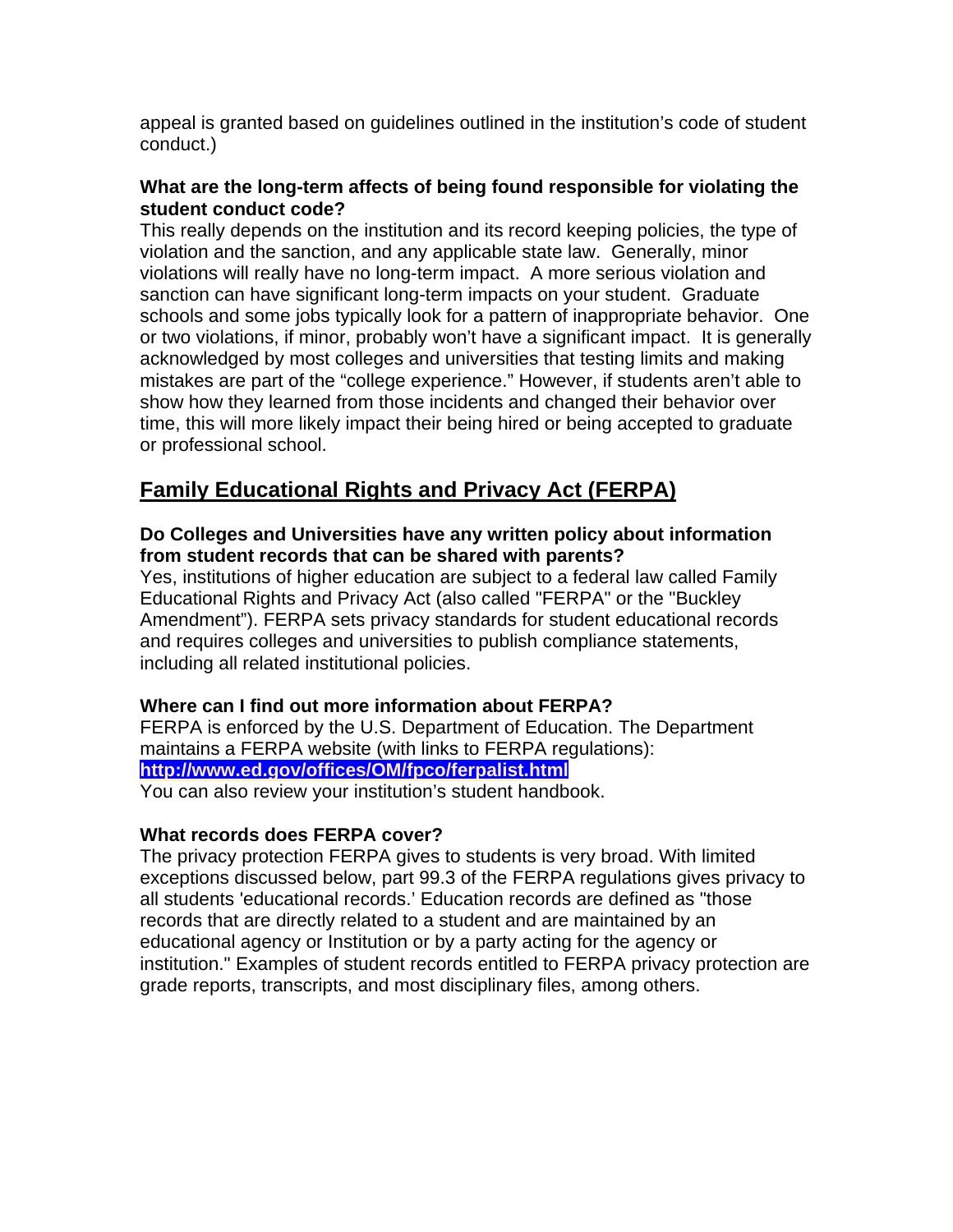### **What protections does FERPA give to students concerning their records?**

- $\checkmark$  Right to Inspect and Review Educational Records
- $\checkmark$  Right to Request to Amend Educational Records
- $\checkmark$  Right to have some control over the Disclosure of Information from educational records ("Personally Identifiable Information" or information that would directly identify the student or make the person's identity easily traceable)

### **What does FERPA require of colleges and universities?**

A public university must notify students annually of their rights (typically via the student handbook), and agree to give students the opportunity to limit the disclosure of personally identifiable information annually (such as information contained in a student directory). Also, public colleges and universities are required to:

- $\checkmark$  Protect Students' Rights to Inspect and Review Records
- $\checkmark$  Protect Students' Rights to Request to Amend Records
- $\checkmark$  Protect Students' Right to Limit Disclosure of Personally Identifiable Information contained in Education Records
- $\checkmark$  Ensure that authorized third parties do not redistribute personally identifiable information, except under a few circumstances
- $\checkmark$  Maintain records of requests for and disclosures of student education records

### **What does it mean to say a record is 'protected' by FERPA'?**

Unless personally identifiable information from a student's education record falls under a specified exception, the information cannot be released to third parties (including parents) without a signed and dated written release from the student.

#### **There appears to be many exceptions to FERPA release of records, do any apply to parents and guardians?**

- $\checkmark$  In cases where there is an alleged victim, the final results of a disciplinary hearing regarding an incident alleged to involve acts of violence, or forcible or non-forcible sex offense is disclosed to the victim (disclosure required)
- $\checkmark$  To the public, the final results of a disciplinary hearing against an alleged perpetrator of a crime of violence or non-forcible sex offense (disclosure permitted, not required) (Foley Amendment)
- $\checkmark$  To parents/legal guardians of students under 21, if students are found to have violated the alcohol or drug policy of the institution (Warner Amendment)
- $\checkmark$  Some states have determined conduct records are not educational records and are public information.

Many of these are permissible exceptions and are not required. You will need to check with your institution to find out its policy. Some colleges and universities are not permitted to release this information due to state laws that may affect student records and privacy.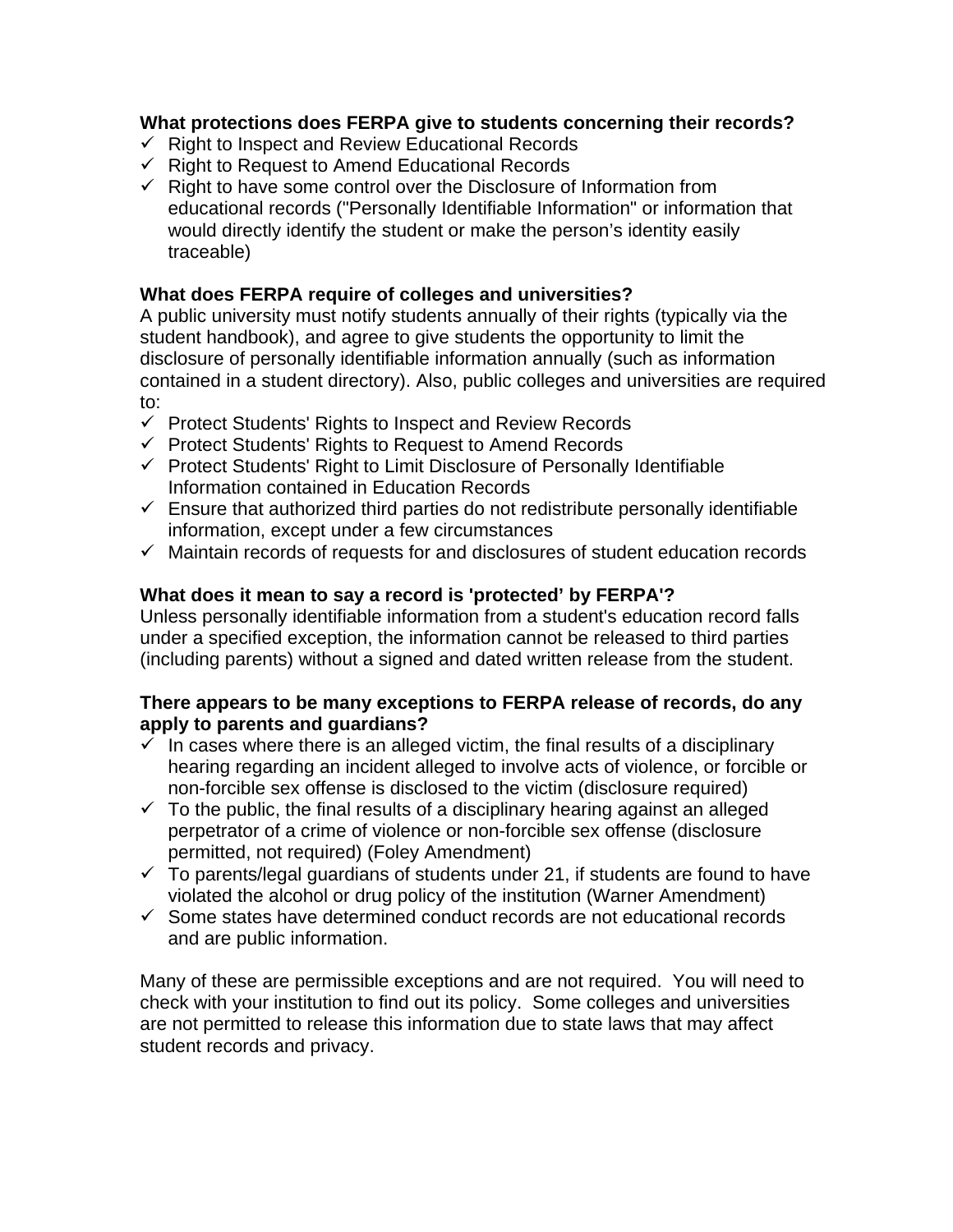#### **How can I learn how my child is doing'?**

The best approach is to ask your son or daughter directly. Communicating with young adults isn't always easy. They are not often as forthcoming as we would like. The college years, however, are a period of remarkable growth and maturation. The ability and willingness of students to share information and insights usually grows, especially as they acquire the confidence that comes with assuming greater responsibility for their own lives.

#### **I had easy access to my student's high school records, why don't I have the same access to records kept by the University?**

Under FERPA, the access rights that parents and legal guardians had in the elementary and secondary school setting are transferred to students, once a student has turned eighteen, or is attending any postsecondary educational institution.

#### **Why do I have limited access to my child's college records when I'm paying the college expenses?**

Student records are confidential. As a parent or legal guardian you *must have a signed release from your student* to access your student's college records. FERPA does not require colleges and universities to grant such parental access.

#### **My child is a dependent. I should be able to see his/her records at will!**

FERPA allows universities and colleges to decide individually if they will release or share information concerning students under the age of 18 (minors). Many colleges and universities do not differentiate between under and over 18 years of age in regards to protecting student records but you will need to check with your institution to find out its policy.

#### **Will I be notified if my child is hurt or in danger?**

FERPA does allow for an exception in emergency situations. There are also exceptions if your student is a threat or danger to others.

#### **How will I know if my child is subject to University disciplinary action?**

Student disciplinary records are protected under FERPA. The best practice is for your student to inform you about any disciplinary charges directly. Students can also authorize release of all the information in their disciplinary files. A copy of the file can then be sent to a parent or legal guardian upon request (please note: to protect others who may be involved, the file will be adjusted to protect personally identifiable information of other involved students). Most colleges and universities routinely advise students verbally and in writing to notify parents about any pending disciplinary charges.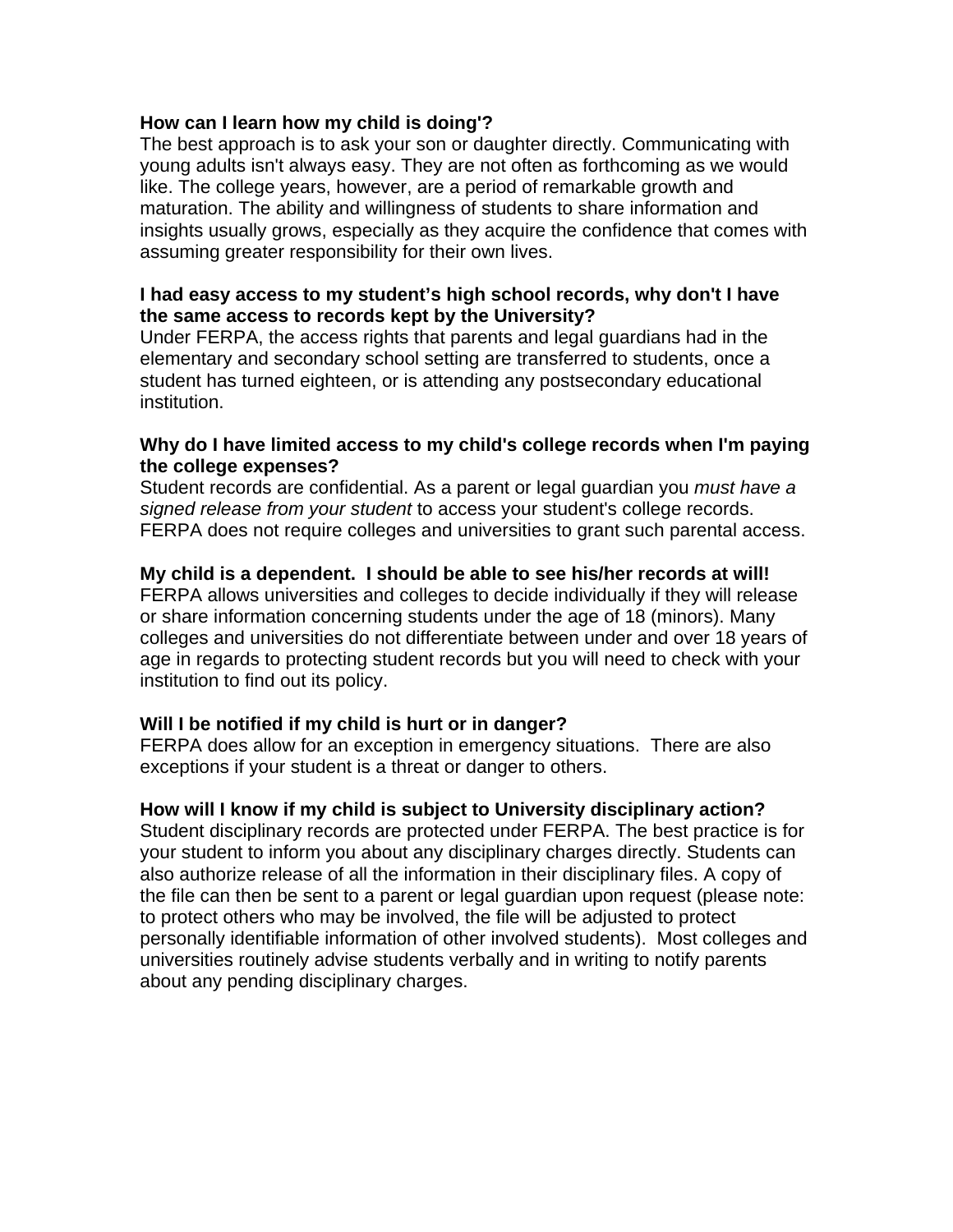### **I've heard about changes in FERPA allowing notice to the public if a student commits a crime of violence. What policies have colleges and universities adopted regarding this new provision?**

This recent change in FERPA permits-but does not require-release of final results of campus disciplinary proceedings (reached on or after October 7, 1998) regarding specified crimes of violence or non-forcible sex offenses, as provided in part 99.31 (a) (14) {i} of the FERPA regulations. Consistent with other FERPA requirements, the college or university MAY make public, upon request, the identity of individuals suspended or expelled for any crime of violence or nonforcible sex offences specified in the law. This is again something that you will need to check with your institution.

#### **I've also seen press reports about a new FERPA provision allowing notice to parents when a student violates drug or alcohol laws. What positions have colleges and university taken on this new rule?**

Part 99,31 (8) (15) (I} of the FERPA regulations authorizes-but does not requiredisclosure to parents of "the student's violation of any Federal, State, or local law, or any rule or policy of the institution, governing the use or possession of alcohol or a controlled substance. This is another policy that is made by each institution and in some cases is shaped by state law. Below is an example of such a policy on the World Wide Web.

## **University of Michigan Policy on Student Rights and Student Records**

www.umich.edu/~regoff/rights.html

## **What to Do When Your Child Is Involved In the Campus Conduct Process**

Sending your child to an institution of higher education is as much of a transition for parents as it is for students. The relationship you have with your son or daughter will undoubtedly change. Students are expected to make decisions on their own, to learn to resolve conflict independently, and to take responsibility for their actions. At the same time they covet your love, respect your opinion, and generally operate on the values you instilled in them. So what should you do when your student becomes involved in the campus conduct system?

The following section provides some recommendations for parents when they discover that their student is involved in the campus conduct process.

1. While colleges and universities recognize that your goal is to provide support for your student, conduct officers ask that you provide this support unconditionally, but not blindly. Understand that there is a process in place to hear all information regarding the incident in question and encourage your student to prepare him or herself for the process.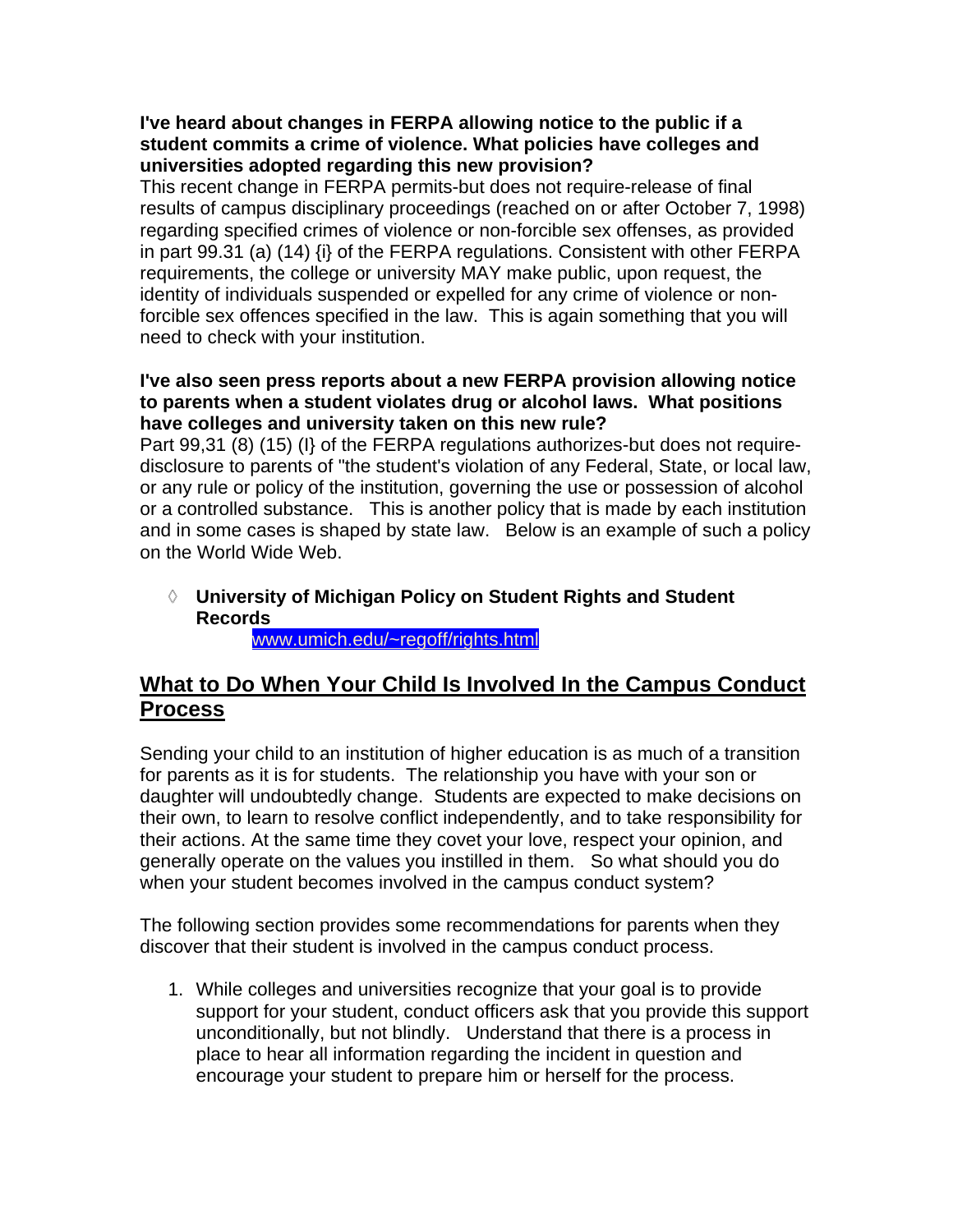- 2. When your son or daughter receives paperwork regarding conduct procedures and has questions, direct him or her to contact a staff member in the conduct office for information. Staff members are not permitted to give specifics to parents and will most likely recommend that the student call anyway. This also empowers the student to solve his or her own issues and concerns.
- 3. The Family Educational Rights and Privacy Act of 1974 precludes the college or university from discussing your child's academic and disciplinary record without his/her written permission.
- 4. Educate yourself on the institution's student conduct process by going to the department's web site or by requesting a copy of the conduct code. Many of your questions may be easily addressed through this medium and many colleges and universities are putting information on the World Wide Web to assist parents in understanding the student conduct process.
- 5. Practice the "24 Hour Rule." You may receive a phone call or email message from your student because he or she is upset about facing conduct charges. You may be tempted to try to immediately fix the problem for them. This intervention invariably fails. Try to allow 24 hours to inform, guide, teach, observe, and chastise (if necessary). Lessons learned through participation in a student conduct process must be experienced to have the desired effect. After all, gaining a higher education degree is about learning.

College and university conduct officers take their responsibilities as educators very seriously and do their best to provide a fair and unbiased system for all students. While these professionals understand that involvement in the conduct process may be difficult for students, they do their best to provide them support to effectively handle the situations in which they find themselves.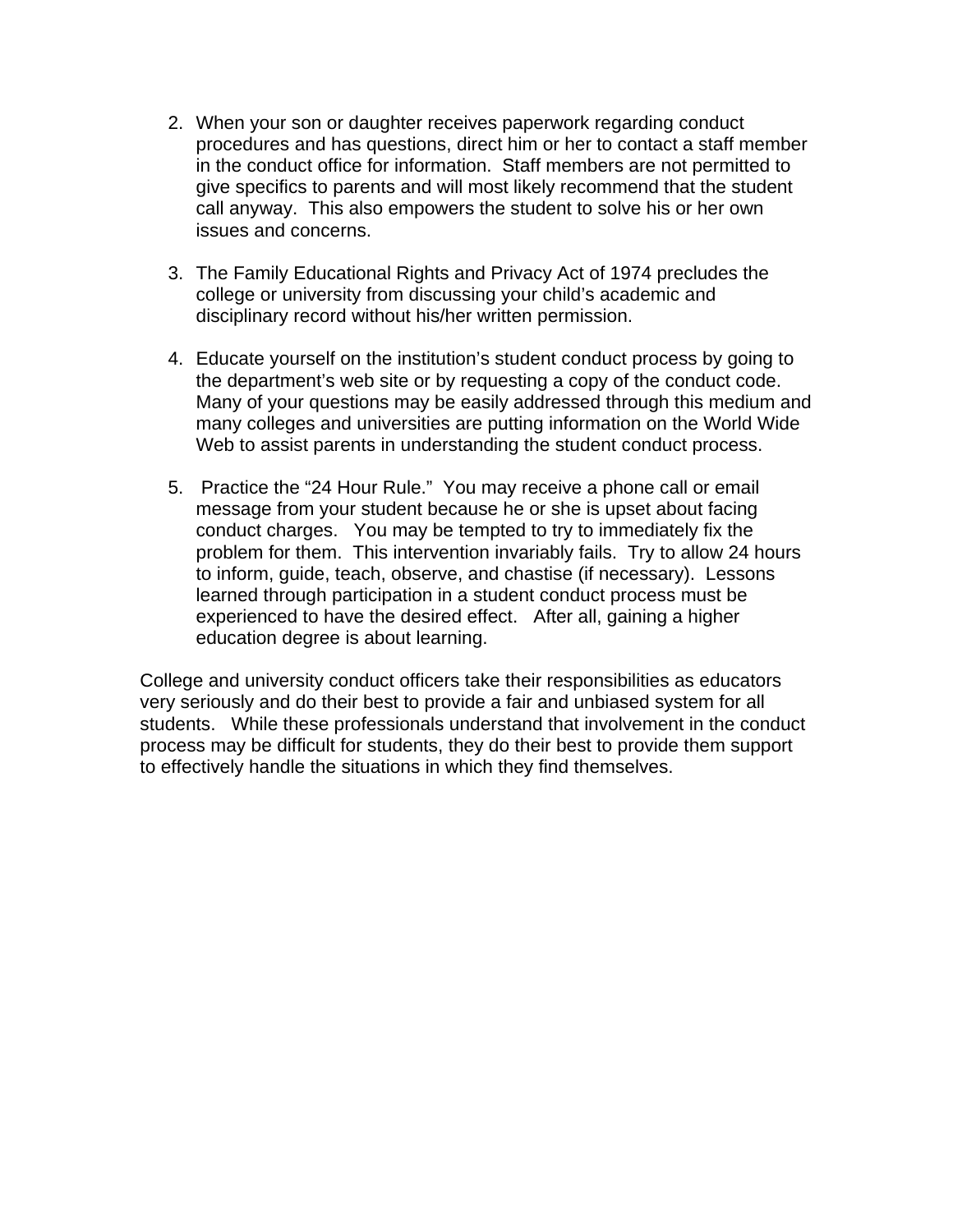## **Talking with your college student about alcohol**

Parents need to recognize that college students, especially first-year students, are at a significantly higher risk for alcohol-related problems than almost any other population.

#### **AVAILABILITY OF ALCOHOL + ABSENCE OF PARENTS/GUARDIANS + DESIRE TO FIT IN = POTENTIALLY RISKY DRINKING DECISIONS**

The first few weeks while at college, students' primary concerns are about seeking acceptance and making social connections. Many will find very healthy ways to do this such as joining student organizations. Others will resort to alcohol to break down some of their inhibitions. While students are informed of some of the physical risks associated with alcohol, very few are aware of the legal, academic, and social consequences of high risk drinking. Making poor choices regarding alcohol and drug use can negatively impact your student's success in higher education.

Here are some suggestions for beginning a discussion about alcohol with your student:

- **1. Set clear and realistic expectations regarding academic performance and the use of alcohol.**
- **2. Make sure your student knows the legal penalties for underage drinking, using a fake ID, public intoxication, and DUI. In addition, make sure your student understands the academic consequences of underage drinking and alcohol use on campus.**
- **3** . **Stress to your student that drinking alcohol to the point of impairment or intoxication is dangerous.**

## **Low Risk Drinking is:**

- Thinking about whether you will drink, what you will drink before the party
- Being 21 or older
- Eating a meal before drinking
- Abstaining
- Drinking no more than one drink per hour; maximum 1 for women, 2 for men
- Always knowing what you are drinking, who you are drinking with
- Alternating alcohol-free drinks throughout the evening
- Knowing how you will get home safely before you go out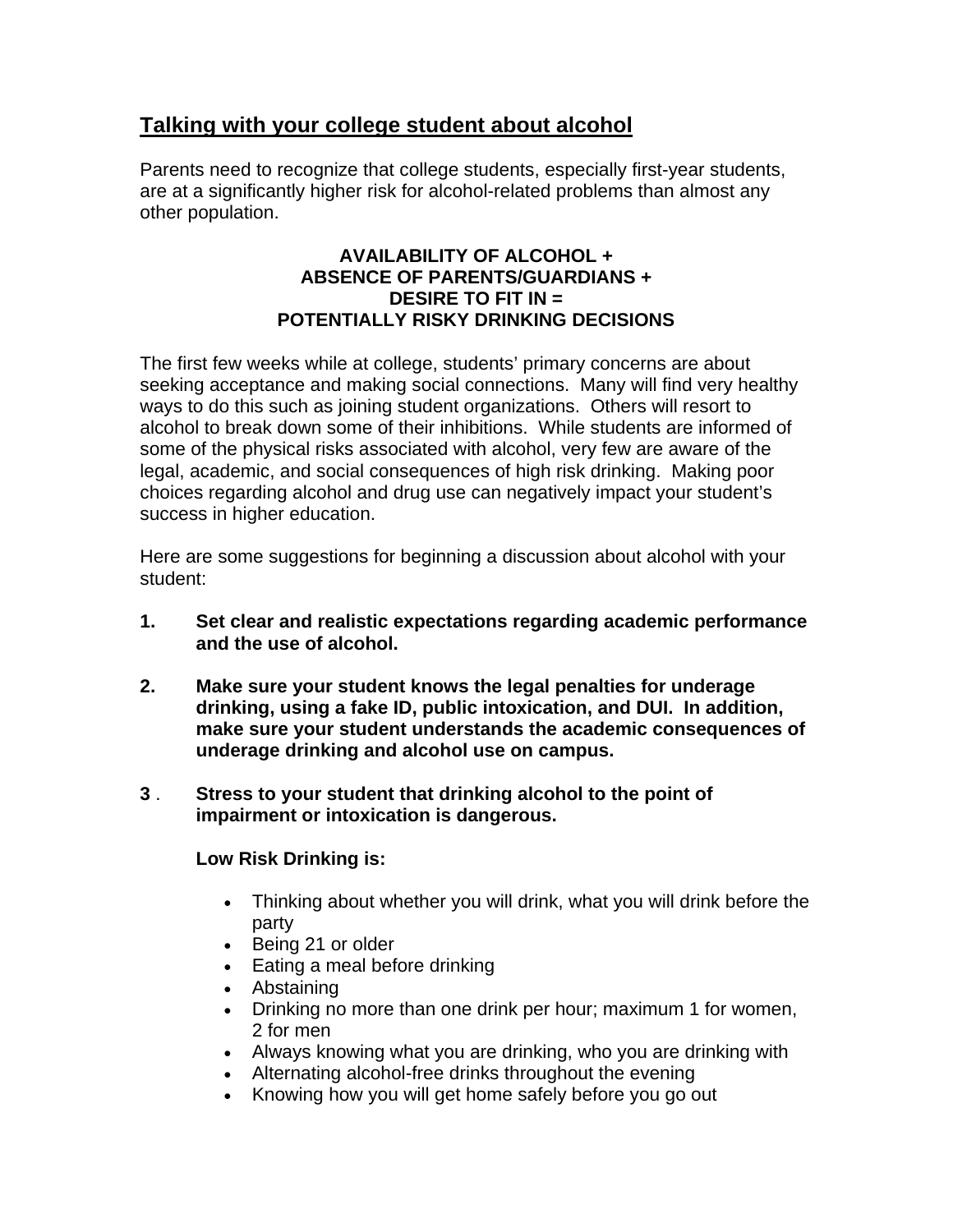### **High Risk Drinking is:**

- Chugging, drinking games, shots (drinking anything out a of punch bowl, trough, hose or funnel)
- Drinking to get drunk (intoxicated)
- Driving after drinking or riding with someone under the influence
- Drinking too much, too fast
- Going to parties where people drink too much
- Not knowing what is in your glass or leaving it unattended
- Not knowing with whom you are drinking
- Mixing alcohol with medications or illegal drugs
- Underage drinking
- **4. Examine your own values and behavior and the messages you send regarding alcohol and other drugs. Refrain from "glorifying" alcohol related stories from your college days.**
- **5. Encourage them to stand up for their right to a safe academic environment.**
- **6. Encourage them to intervene when classmates or roommates are in trouble with alcohol.**
- **7. Stay in touch.**
- **8. Know where to go for help. If you suspect that your student is having problems, please encourage them to seek help at the following on-campus locations:**

Counseling Center Health Center/Services Alcohol Education/Health Promotions Office Housing Office/Hall Director's Office Your student may also talk to his or her academic advisor for assistance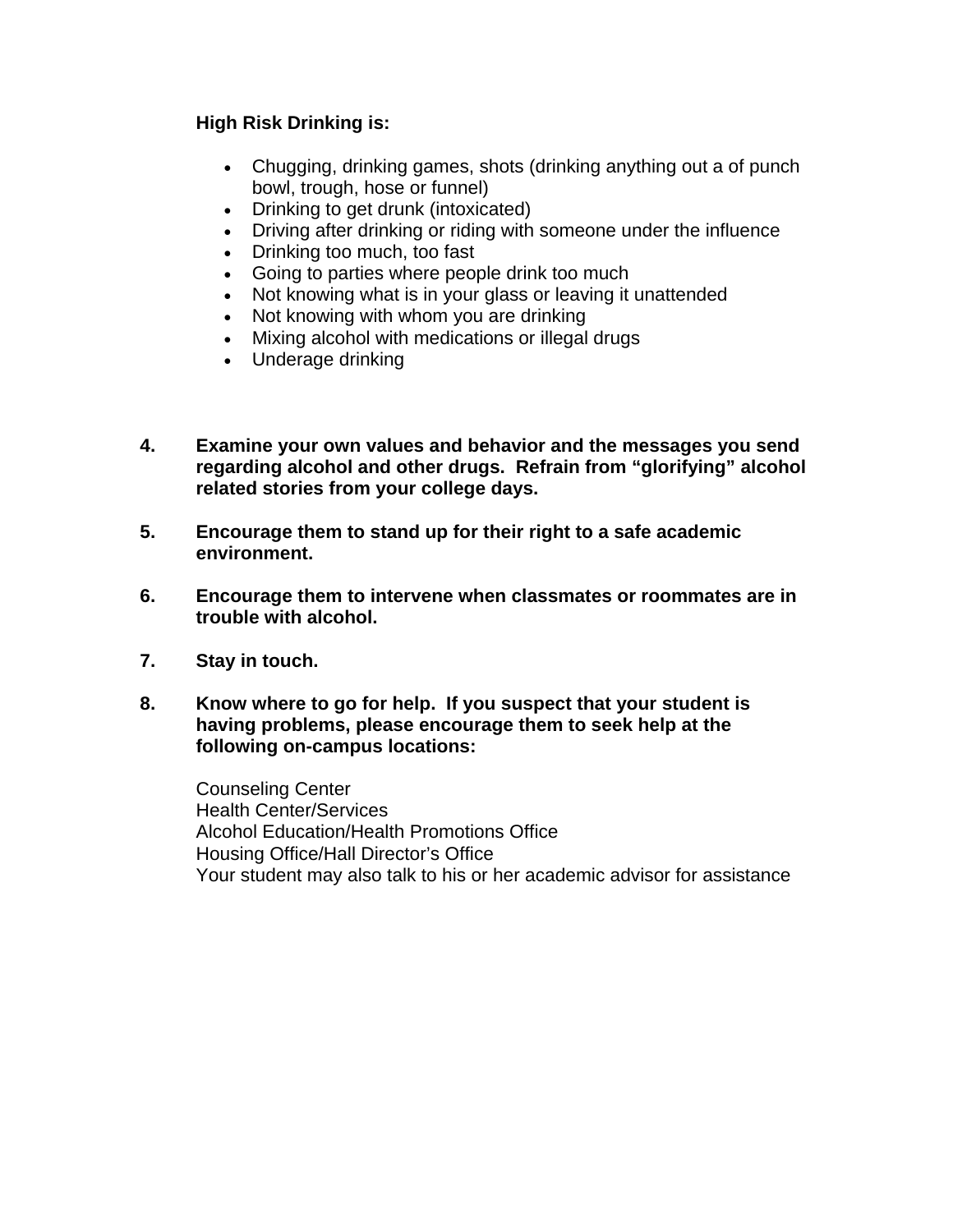## **Helpful Resources**

- **Facts on Tap**. Information available at http://www.factsontap.org/.
- **The Higher Education Center for Alcohol and Other Drug Prevention**. Information available at http://www.edc.org/hec.
- **National Institute on Alcohol Abuse & Alcoholism**. *College Drinking: Changing the Culture*. Available at http://www.collegedrinkingprevention.gov/
- O'Connell, Kathy (2004). *Talking to your student about alcohol*. Bloomington, IL: Chestnut Health Systems.
- **SAMHSA's Center for Substance Abuse Prevention**. Information available at http://www.prevention.samhsa.gov/
- Truman State University. *Most Dogs Don't.* Available at http://mostdogs.truman.edu/parents.htm
- University of San Francisco. *Information for Parents*. Available on the web at

http://www.usfca.edu/shep/parent\_alcohol1.htm

Virginia Tech's *College Years and Alcohol... What Every Parent Should Know*.

> Available on the web at http://www.hokiehandbook.vt.edu/parentalcohol.html